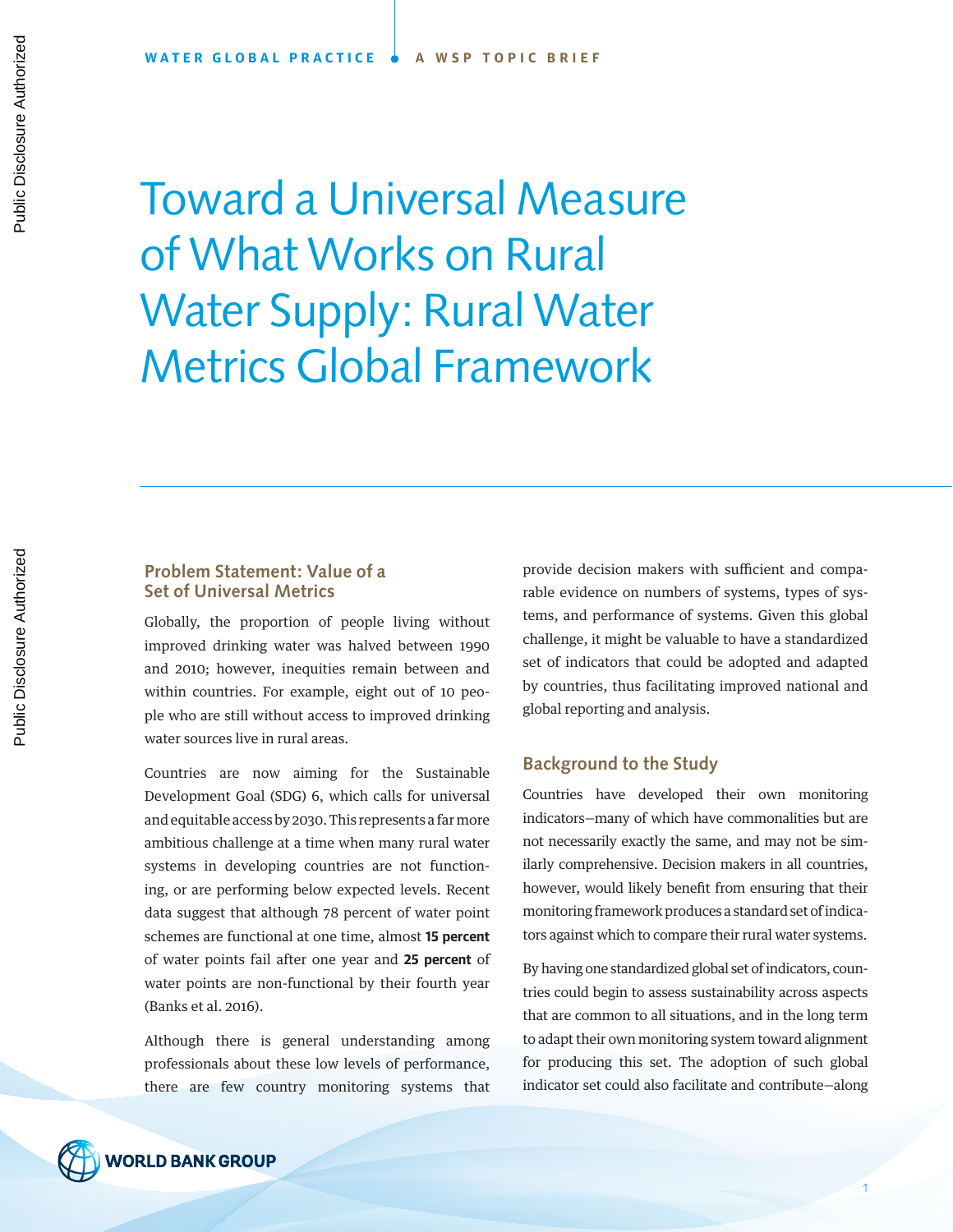<span id="page-1-0"></span>with better country monitoring systems—to the global reporting on safely managed drinking water for the Joint Monitoring Programme of UNICEF and the World Health Organization, among others. The recent SDG baseline report illustrated that only 19 countries were able to report both urban and rural data for safely managed drinking water services, underscoring the need for a better monitoring of service levels.

This briefing note provides a summary of a recent World Bank study to set out such a global set of indicators. It presents the methodology and the proposed metrics which were derived from the empirical findings. It closes with a discussion on next steps and ways forward to disseminate the findings and engage with key global and national sector monitoring initiatives.

# **Efforts to Date**

The most notable experiences for gathering and sharing common information on rural water supply are the Water Point Data Exchange (WPDx) and the *Sistema de Información de Agua y Saneamiento Rural* (SIASAR, Rural Water Supply and Sanitation Information System). The  $WPDx^{\perp}$  is a platform that collects water point data from different sources and processes them into a common format to allow data comparability. SIASAR<sup>[2](#page-7-0)</sup> is a country monitoring system, adopted by 11 countries so far, which is able to capture both piped water system information and point-sources (instead of water point functionality by WPDx) and produce sustainability indexes.

In the urban sector, a common, global set of indicators has been developed under the International Benchmarking Network for Water and Sanitation (IBNET) syste[m3](#page-7-0) to measure the quality of service and performance of service providers. These indicators include those related to the level of service provided (for example, compliance with water quality standards and continuity of supply), and secondly to the technical and financial performance of the provider (for example, in terms of non-revenue water and financial balance sheets). In the rural sector, however, no such common set of indicators and definitions exists, which hampers comparability and benchmarking. This reflects the fact that i) there are different levels of technical complexity that set rural water services apart from those in urban settings (for example, a broader mix of technologies from rainwater harvesting, simple wells with hand pumps, to more complex piped systems with water treatment) and ii) urban indicators assume that there is an established utility-like provider while in rural areas there are many types of service provider, from informal water committees to local governments and even private providers.

# **Study Methodology**

The study examined rural water service delivery metrics based on host country definitions of what is considered "rural." As a result, a range of different scenarios arise, including **concentrated** rural communities (often referred to as "rural growth centers"), **rural** (typical village centers), and **dispersed** (scattered, low density) rural populations.

The study was conducted in three main phases. In the first phase, in an iterative manner, a conceptual framework was developed, based on a literature review, identifying three broad dimensions of rural water indicators:

- **service levels** (the characteristics of water that users receive)
- **functionality** (the physical condition and functioning of a supply system)
- **sustainability factors**, considered in two parts, namely:
	- i) the performance of the service provider in its role of operation, maintenance, and administration
	- ii) the extent of external back-up support to the service providers.

In the second phase, using this conceptual framework, a range of indicators sets from countries and development partners were analyzed, including 20 national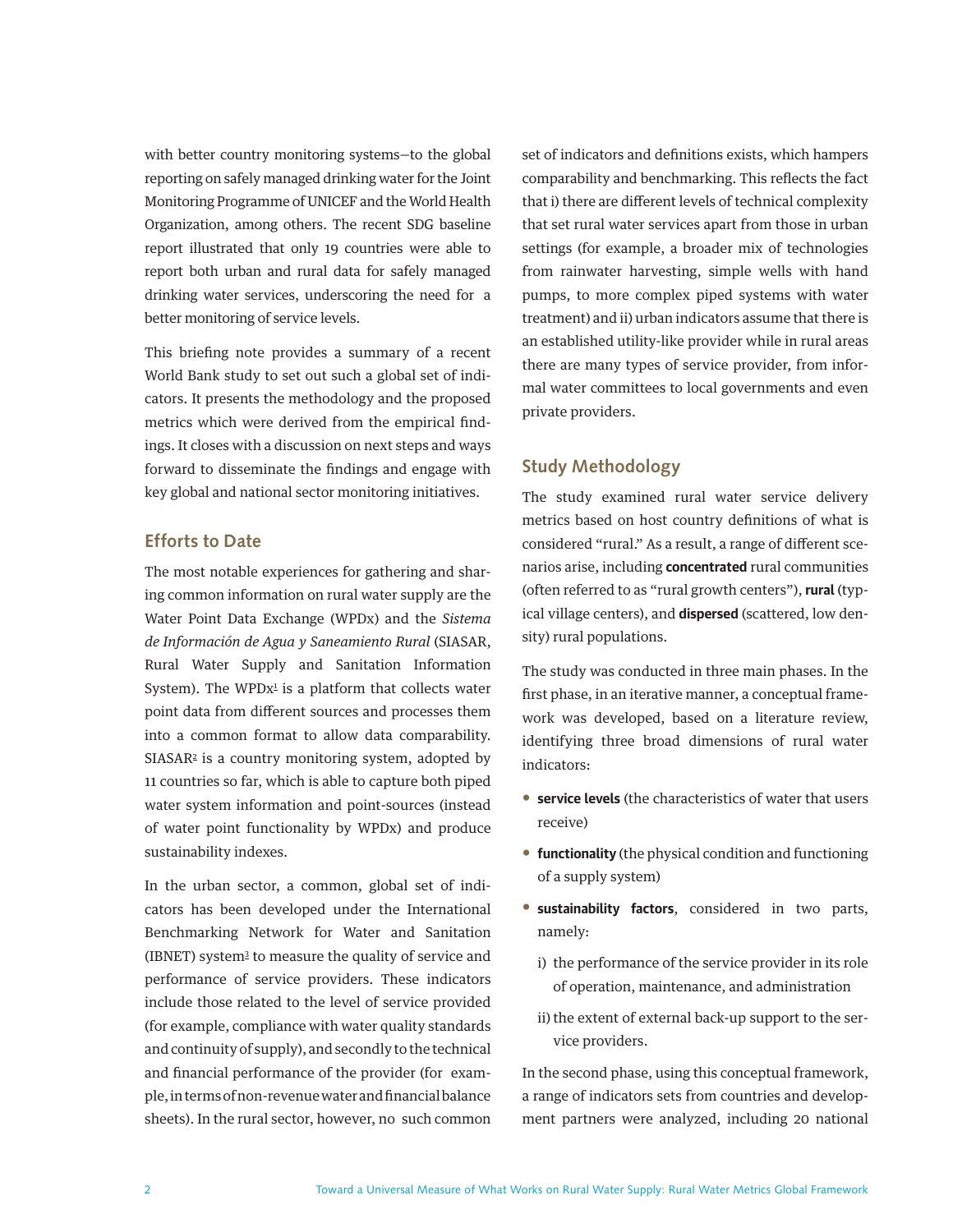<span id="page-2-0"></span>monitoring systems and 20 monitoring frameworks from donors (including from the World Bank, UNICEF, and USAID). The study also took into account previous studies conducted on rural water functionality and sustainability, and particular attention was paid to the SIASAR model from Latin America.

In the third phase of the study, the results of the empirical data were used to identify a shortlist of indicators and associated metrics to be included in the main output, which is a proposed global framework. In addition to developing the global indicator set, the study drafted definitions of these indicators and recommended data collection protocols and approaches.

## **Proposal for Global Indicator Framework**

Based on the findings of the empirical study of 40 example frameworks, a global framework of indicators for rural water service provision was developed. To ensure that the framework is as flexible as possible and can be applied to different types of technologies, country contexts, and different capacities and types of service providers, three levels of metrics have been developed for each indicator: **minimum**, **basic**, and **advanced,** as set out below (see table 1):

• The **minimum metrics category**[4](#page-7-0) should be applicable and used in contexts of less advanced institutional and policy frameworks or weak governance, where service providers, service authorities, and government capacities are likely to be limited. In such a context, formally recognized and legally established service providers may only just be emerging, while service authorities may not have clear mandates. An example of this metric is *whether there is a service provider in place or not* under the "Presence of a legally established service provider" indicator.

- The **basic metrics category** embeds the minimum set (as above), but includes indicators with more complex (mostly non-binary) metrics. Indicators in this category are applicable in contexts where service provision can be assumed to be broadly established, although not necessarily in all types of communities or across all geographic regions. *Compliance with legal requirements to be established as service provider* is an example of a basic metric under the "Presence of a legally established service provider" indicator.
- The **advanced metrics category** embeds both the minimum and basic metrics or implicitly assumes they are being met, depending on the context. In the setting of an established professionalized service delivery (for example, through utility provision), minimum indicators such as *presence of a recognized service provider* are not assessed because it is assumed that all systems are managed by a professional operator. Such indicators are more likely to be applied in contexts where access levels are

| <b>Dimensions</b>                                                                    | <b>Minimum</b>                                                         | <b>Basic</b>                                             | <b>Advanced</b>                                  |
|--------------------------------------------------------------------------------------|------------------------------------------------------------------------|----------------------------------------------------------|--------------------------------------------------|
| Service levels                                                                       | Access and continuity of supply                                        | Accessibility, availability, quality                     | Affordability, reliability, user<br>satisfaction |
| Functionality                                                                        | Water system physical condition (hand pumps and piped systems)         |                                                          |                                                  |
| Sustainability: service provider<br>performance                                      | Presence and limited<br>performance assessment of<br>service provider  | Developed assessment of service<br>provider performance  | Performance optimization<br>metrics              |
| Sustainability: service authority<br>or technical assistance provider<br>performance | Presence and limited<br>performance assessment of<br>service authority | Developed assessment of service<br>authority performance | Performance optimization<br>metrics              |

#### **TABLE 1. Proposed "Three by Four" Indicator Matrix**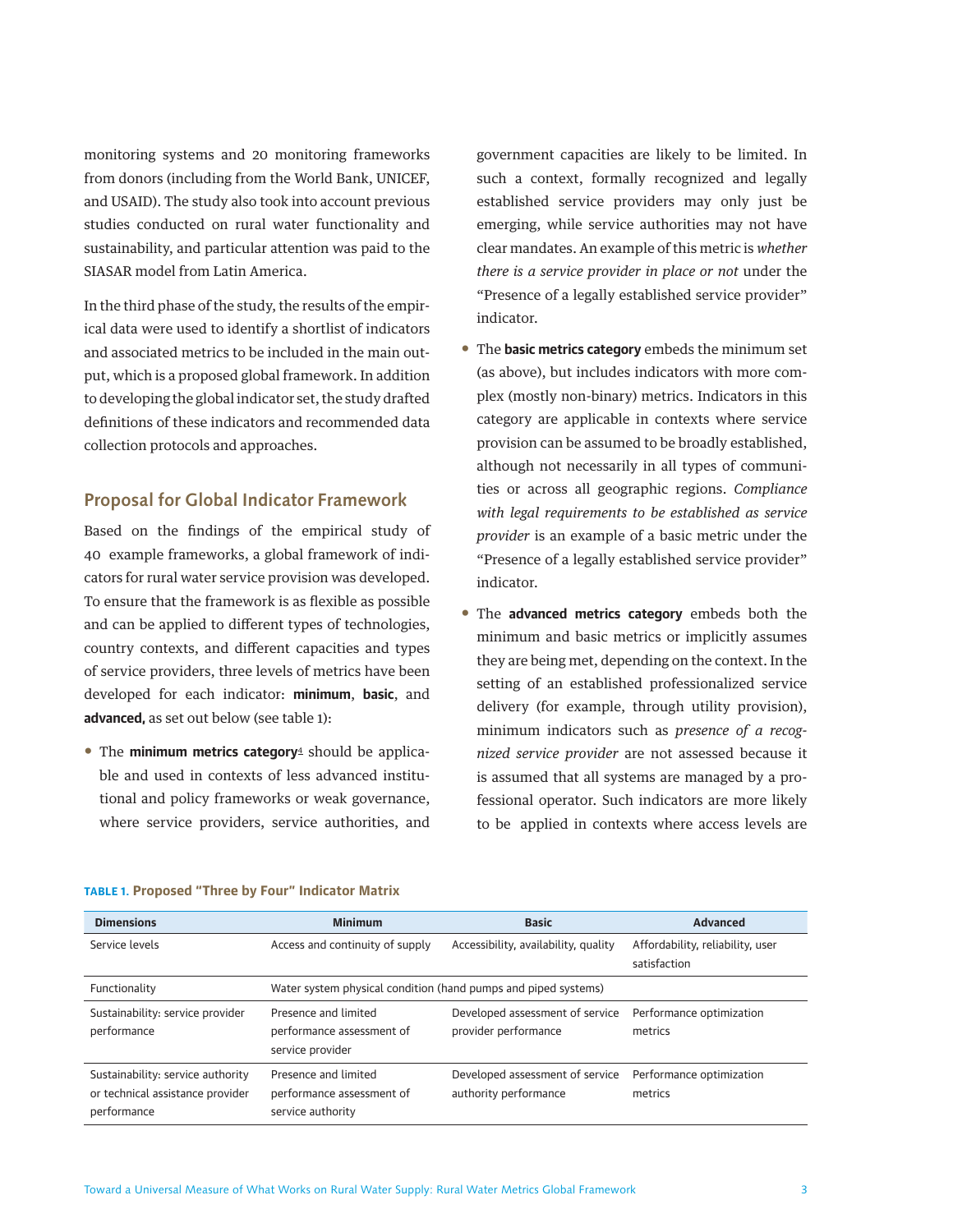high and the challenge is now orientated toward optimizing the performance of service provision (for example, reducing operating costs or improving quality of service).

**In total, 24 indicators were selected as being key to monitoring rural water supply services.** For each indicator, at least one associated metric was identified and metrics were categorized into "minimum," "basic," or "advanced." Indeed, some indicators or metrics were found to belong across all categories (as table 1 indicates). For example, *functionality* metrics for water points, which measure the physical condition of a water facility at a specific point in time, are identical across the three categories. The final selection of relevant indicators for rural water supply monitoring is presented in appendix A. *Service levels* indicators are presented in table A.1; *functionality* indicators are shown in table A.2; *service provider performance* indicators are shown in table A.3; and, finally, *sustainability* indicators for the service authority or technical assistance provider are shown in table A.4.

This initial proposal for a global framework includes a generic **data collection protocol** that sets out a description of each indicator; an explanation of the metrics used to measure these indicators (categorized as minimum, basic, and advanced); the data to collect in order to inform the metrics; the unit of analysis for each indicator (that is, *what* is being measured); and the potential sources of data (that is, whether it was derived from household, service provider, or service authority). Further work is being undertaken to field test this protocol and the need for data aggregation.

## **Next Steps and Way Forward**

The global indicator framework developed through this study is based on a consultative process, working with national partners and some of the key global players engaged in sector monitoring. It has been deliberately kept to a limited and manageable number of indicators. Critically, it includes a "menu" of options in terms of the proposed minimum, basic, and advanced categories of indicator metrics, recognizing that countries and their monitoring systems are at different levels of development.

Dissemination and testing of this proposed framework is the next step. This process is not without challenges, as every country presents a unique context; often with a fragmentation of monitoring efforts in rural areas. The alignment of country monitoring systems with the proposed core set of global indicators may thus be a gradual process. However, the global monitoring of safely managed drinking water for the SDG achievement could be one of the incentives for countries to move toward the adoption of a core set of indicators. The pathway to adopting and adapting a global core set of indicators to measure the performance and sustainability of rural water requires a set of short and medium term actions:

- **Short-term recommendations** include further validation by a set of rural water practitioners. Dissemination efforts with regional and global partners such as Rural Water Supply Network (RWSN), Joint Monitoring Programme (JMP), Sanitation and Water for All (SWA), and African Ministers Council on Water (AMCOW) will be critical to galvanize support for the adoption of the global rural water indicator framework. Finally, ensuring that existing platforms, such as WPDx and SIASAR are compatible with the indicator framework, are also recommended as short-term actions.
- **In the medium term**, there should be engagement with key platforms such as SWA and JMP and regional platforms such as AMCOW and FOCARD-APS (Regional Forum for Central America and Dominican Republic for Water and Sanitation) for the adoption of this framework. Longer-term actions recommended include the creation of a global platform linked to the IBNET initiative to support governments in collecting data, establishing a database, sharing data, tracking trend lines and providing access to common definitions and protocols.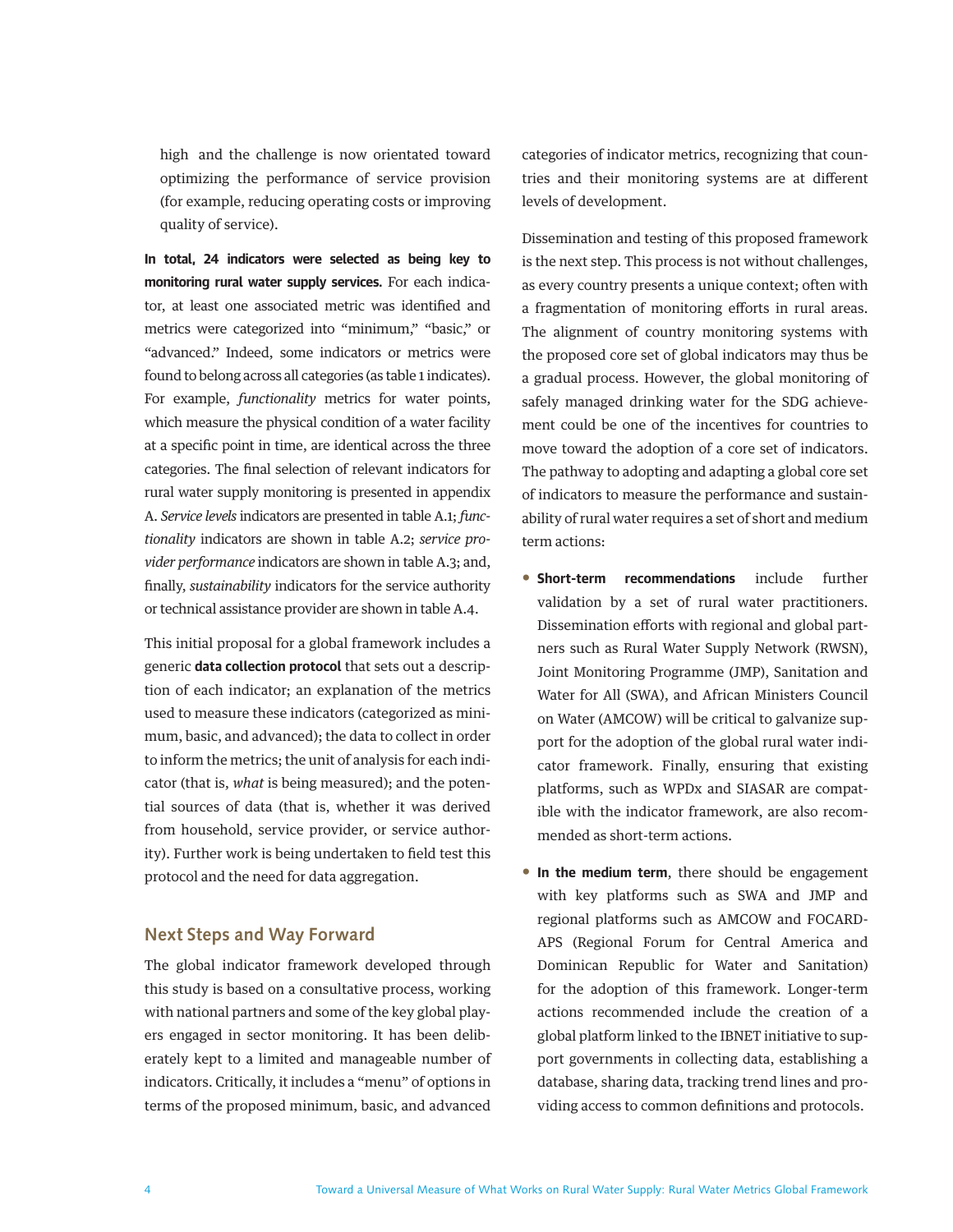# **Appendix A: Proposed Global Indicator Framework**

|                       | <b>Metrics</b>                                                                                                               |                                                                                                                                                                                                                                           |                                                                                                                               |  |
|-----------------------|------------------------------------------------------------------------------------------------------------------------------|-------------------------------------------------------------------------------------------------------------------------------------------------------------------------------------------------------------------------------------------|-------------------------------------------------------------------------------------------------------------------------------|--|
| <b>Indicator</b>      | <b>Minimum</b>                                                                                                               | <b>Basic</b>                                                                                                                                                                                                                              | <b>Advanced</b>                                                                                                               |  |
| Type of source (1)    | The type of source a person<br>uses, as per JMP definitions.                                                                 | Same as minimum                                                                                                                                                                                                                           | Same as minimum                                                                                                               |  |
| Accessibility (2)     | n/a                                                                                                                          | Travel time of a round trip to fetch<br>water in minutes, or whether the<br>source is located on premise.                                                                                                                                 | Same as basic                                                                                                                 |  |
| Availability (3)      | Proportion of time that a service<br>is provided to households,<br>taking into account planned<br>interruption (continuity). | Binary: Household responding<br>positively to having water<br>available when needed.                                                                                                                                                      | Same as basic                                                                                                                 |  |
| Quality (4)           | n/a                                                                                                                          | Frequency and percentage of<br>water quality test that falls within<br>national standards for water<br>quality, further subdivided into<br>bacteriological (E. coli) and specific<br>physiochemical parameters (arsenic<br>and fluoride). | Same as basic                                                                                                                 |  |
| Reliability (5)       | n/a                                                                                                                          | n/a                                                                                                                                                                                                                                       | Proportion of time that a service is<br>provided to a particular household,<br>taking into account unplanned<br>interruption. |  |
| Affordability (6)     | n/a                                                                                                                          | n/a                                                                                                                                                                                                                                       | The amount spent on water in<br>relation to a household's total<br>consumption.                                               |  |
| User satisfaction (7) | n/a                                                                                                                          | n/a                                                                                                                                                                                                                                       | Overall satisfaction with the<br>service, satisfaction over quantity,<br>satisfaction over quality.                           |  |

### **TABLE A.1. Service Levels Indicators and Metrics**

*Note:* n/a = not applicable.

#### **TABLE A.2. Functionality Indicators and Metrics**

| Indicator                                                                            | <b>Metrics</b>                                                                                                                                 |                 |                                                                      |  |
|--------------------------------------------------------------------------------------|------------------------------------------------------------------------------------------------------------------------------------------------|-----------------|----------------------------------------------------------------------|--|
|                                                                                      | <b>Minimum</b>                                                                                                                                 | <b>Basic</b>    | <b>Advanced</b>                                                      |  |
| Functionality (at level of<br>individual hand pump) (8)                              | Multi-category: functioning, partial, or non-<br>functioning; based on the results of the<br>discharge or leakage test.                        | Same as minimum | Same as minimum                                                      |  |
| Physical condition of the water<br>supply infrastructure (system<br>performance) (9) | Water infrastructure condition index, based on<br>physical condition of main components of the<br>water system (intake, reservoir, and so on). | Same as minimum | Number of breakdowns/<br>leakages or leaks per<br>kilometer of pipe. |  |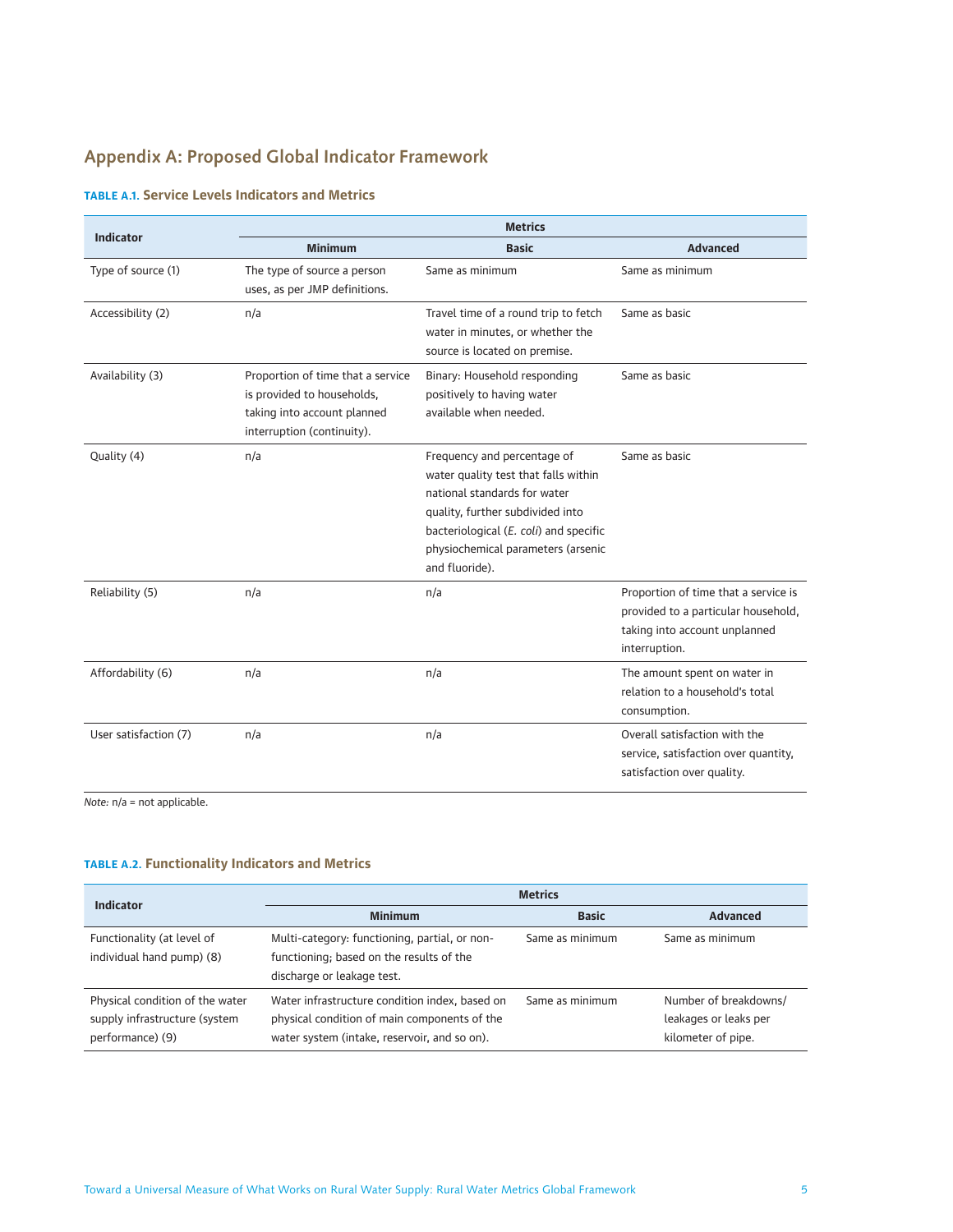# **TABLE A.3. Sustainability Indicators and Metrics**

| <b>Indicator</b>                                              | <b>Metrics</b>                                                                                                       |                                                                                                                                                                                                                          |                                                                                                                                                                                                      |  |
|---------------------------------------------------------------|----------------------------------------------------------------------------------------------------------------------|--------------------------------------------------------------------------------------------------------------------------------------------------------------------------------------------------------------------------|------------------------------------------------------------------------------------------------------------------------------------------------------------------------------------------------------|--|
|                                                               | <b>Minimum</b>                                                                                                       | <b>Basic</b>                                                                                                                                                                                                             | <b>Advanced</b>                                                                                                                                                                                      |  |
| Governance                                                    |                                                                                                                      |                                                                                                                                                                                                                          |                                                                                                                                                                                                      |  |
| Presence of a legally<br>established service<br>provider (10) | Binary: Whether there is a<br>service provider in place or not.                                                      | Compliance with legal<br>requirements to be established as<br>service provider.                                                                                                                                          | Same as basic                                                                                                                                                                                        |  |
| Staffing (11)                                                 | Presence of at least one skilled<br>staff member needed to carry<br>out the tasks associated with<br>their position. | Multi-category: whether the<br>service provider has organizational<br>charts, job descriptions for<br>all positions including regular<br>staff, volunteers, and board<br>members, and whether these posts<br>are filled. | Staff ratio expressed as number of<br>full-time equivalent (FTE) per unit<br>(number of connections or cubic<br>meters sold) which indicates the size<br>of the service provider.                    |  |
| Performance in operation and maintenance                      |                                                                                                                      |                                                                                                                                                                                                                          |                                                                                                                                                                                                      |  |
| Maintenance (12)                                              | Binary: Whether any type of<br>maintenance has been carried<br>out in the last 12 months.                            | Percentage of breakdowns over<br>last 12 months repaired within the<br>established (national) norm for<br>response time.                                                                                                 | Ordinal score for asset management<br>planning.                                                                                                                                                      |  |
| Chlorination (13)                                             | Binary: Whether the service<br>provider is carrying out<br>chlorination or not (for piped<br>schemes only).          | Same as minimum                                                                                                                                                                                                          | Residual chlorine concentration in<br>milligrams per liter (or parts per<br>million).                                                                                                                |  |
| Coverage (14)                                                 | Percentage of the population<br>served by a service provider in its<br>service area.                                 | Same as minimum                                                                                                                                                                                                          | Same as minimum                                                                                                                                                                                      |  |
| Non-revenue water (15)                                        | n/a                                                                                                                  | n/a                                                                                                                                                                                                                      | Difference between water supplied<br>and water sold (non-revenue water).                                                                                                                             |  |
| <b>Financial management</b>                                   |                                                                                                                      |                                                                                                                                                                                                                          |                                                                                                                                                                                                      |  |
| Tariff structure (16)                                         | Type of tariff structure,<br>including not levying a tariff.                                                         | Same as minimum                                                                                                                                                                                                          | Whether the tariff is based on an<br>adequate tariff calculation.                                                                                                                                    |  |
| Financial management (17)                                     | Binary: Whether the service<br>provider has a general ledger<br>or cash-book.                                        | Multi-category: Whether the<br>service provider has, and keeps,<br>updated monthly or annual<br>financial reports.                                                                                                       | Presence of financial reports<br>including all required elements for<br>informed decision making (billing<br>receipts, operating expenditure,<br>volume of water produced, volume<br>of water sold). |  |
| Tariff collection efficiency<br>(18)                          | Percentage of users with<br>outstanding debts.                                                                       | The ratio between the amount the<br>income from water bills and the<br>total amount that was billed over<br>the last financial year.                                                                                     | Same as basic                                                                                                                                                                                        |  |

*table continues next page*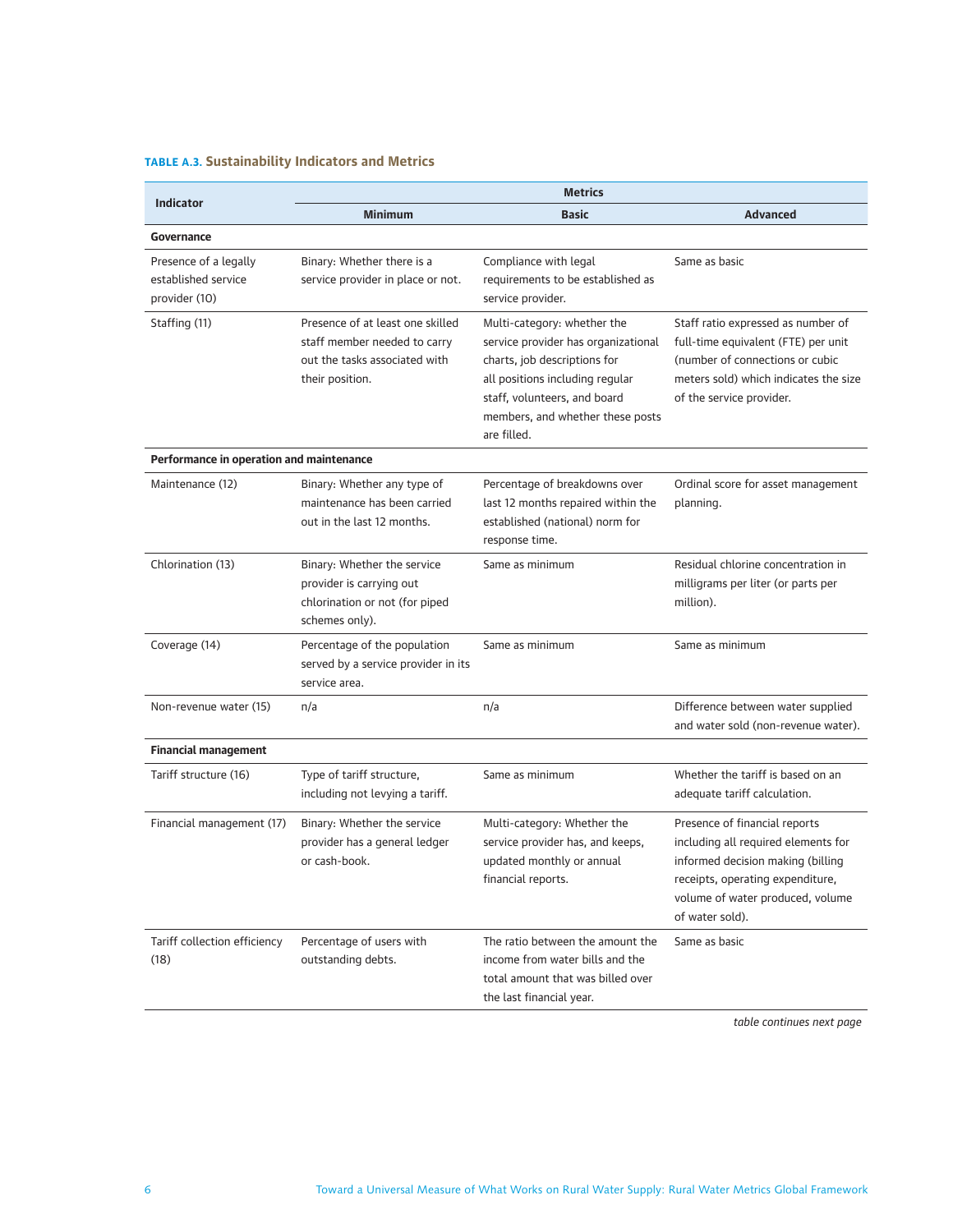#### **TABLE A.3. Continued**

| <b>Indicator</b>                                             | <b>Metrics</b>                                                                                                                                               |                                                                                                                                                                      |                                                                                                                                                               |  |
|--------------------------------------------------------------|--------------------------------------------------------------------------------------------------------------------------------------------------------------|----------------------------------------------------------------------------------------------------------------------------------------------------------------------|---------------------------------------------------------------------------------------------------------------------------------------------------------------|--|
|                                                              | <b>Minimum</b>                                                                                                                                               | <b>Basic</b>                                                                                                                                                         | Advanced                                                                                                                                                      |  |
| Financial sustainability (19)                                | Ratio between operational<br>income and expenditure<br>during the last financial<br>year (working ratio).                                                    | Ratio between current assets and<br>current liabilities of the service<br>provider (liquidity ratio).                                                                | Ratio between all current and non-<br>current assets and all current and<br>non-current liabilities (solvency<br>ratio).                                      |  |
|                                                              | n/a                                                                                                                                                          | n/a                                                                                                                                                                  | Short- and long-term debt payments<br>(ratio between average monthly<br>income and average monthly<br>expenditure) (debt-service ratio).                      |  |
| <b>Environmental and water resources management</b>          |                                                                                                                                                              |                                                                                                                                                                      |                                                                                                                                                               |  |
| Source, catchment,<br>and water resources<br>management (20) | Binary: Whether the service<br>provider has undertaken any type<br>of source, catchment, or water<br>resources management activity<br>in the last 12 months. | Binary: Whether the service provider<br>has a source water protection plan<br>or wellhead protection plan in<br>place and implements the plan on a<br>regular basis. | Ordinal scale on the number and<br>types of source, catchment or water<br>resources management plans and<br>activities undertaken by the service<br>provider. |  |
| <b>Customer relations</b>                                    |                                                                                                                                                              |                                                                                                                                                                      |                                                                                                                                                               |  |
| Complaints handling<br>mechanism (21)                        | Binary: Whether the service<br>provider holds regularly                                                                                                      | Same as minimum                                                                                                                                                      | Binary: Whether a customer care<br>mechanism exists.                                                                                                          |  |
|                                                              | scheduled, publicly announced<br>meetings, or other mechanism to<br>provide feedback to users over a<br>given period.                                        |                                                                                                                                                                      | Percentage of complaints or<br>requests that is handled within an<br>established period.                                                                      |  |

*Note:* n/a = not applicable.

#### **TABLE A.4. Sustainability Indicators and Metrics: Service Authority or Technical Assistance Provider Performance**

| <b>Indicator</b>                            | <b>Metrics</b>                                                                                                                                 |                                                                                                                                                                              |                                                                                                                                                                                                                     |
|---------------------------------------------|------------------------------------------------------------------------------------------------------------------------------------------------|------------------------------------------------------------------------------------------------------------------------------------------------------------------------------|---------------------------------------------------------------------------------------------------------------------------------------------------------------------------------------------------------------------|
|                                             | <b>Minimum</b>                                                                                                                                 | <b>Basic</b>                                                                                                                                                                 | <b>Advanced</b>                                                                                                                                                                                                     |
| Service authority presence and functions    |                                                                                                                                                |                                                                                                                                                                              |                                                                                                                                                                                                                     |
| Service authority<br>capacity (22)          | Binary: Presence of a<br>service authority, as per the<br>legislative and administrative<br>requirements of the country.                       | Percentage of sanctioned positions<br>for rural water in the service<br>authority structure that are filled.                                                                 | Percentage of allocated financing<br>available for functioning in the service<br>authority or technical assistance role in<br>relation to what was calculated as being<br>required over a 12-month planning period. |
| Service authority<br>support functions (23) | Binary: Whether the service<br>authority provided any type<br>of support function to rural<br>water scheme operators in<br>the last 12 months. | Binary: Whether the service<br>authority has in place and has<br>applied a proactive schedule of<br>support visits to rural water scheme<br>operators in the last 12 months. | Percentage of communities, systems,<br>or providers that have met, out of the<br>universe of communities, systems, or<br>providers in the service area (during the<br>last 12 months).                              |

*table continues next page*